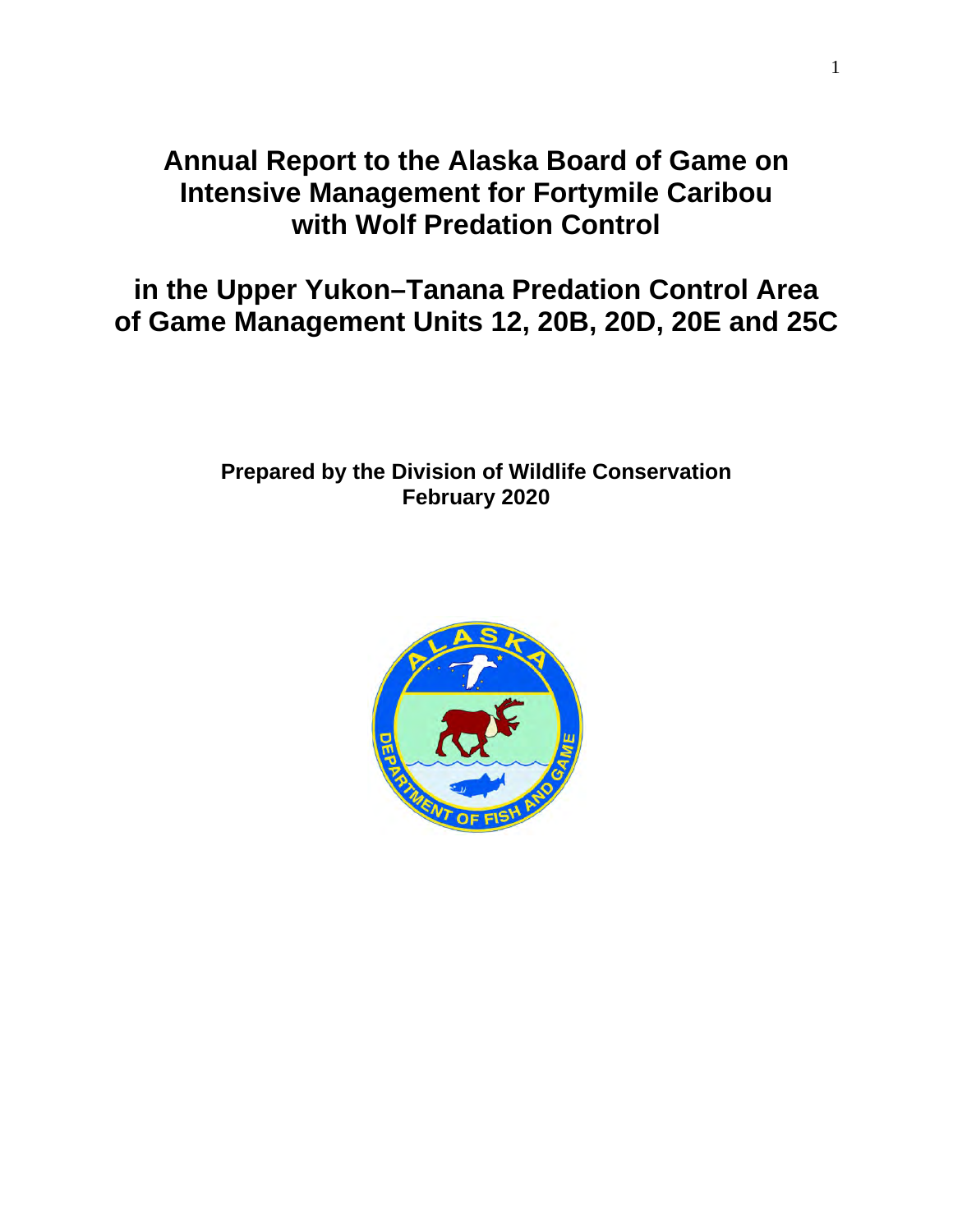- **1) Description of IM Program[1](#page-1-0)**
- **A) This report is an annual evaluation for a predation control program authorized by the Alaska Board of Game (board) under 5 AAC 92.113**
- **B) Month this report was submitted by the department to the board:**

**February** 2020

- **C) Program name**: Upper Yukon–Tanana Predation Control Program (UYTPCP).
- **D) Existing program** has **an associated Operational Plan**
- **E) Game Management Unit(s) fully or partly included in IM program area:** Units 12, 20B, 20D, 20E and 25C.
- **F) IM objectives for** Fortymile caribou herd (FCH): population size 50,000–100,000 and harvest 1,000–15,000.
- **G) Month and year the current predation control program was originally authorized by the board:** November 2004**. Indicate date(s) if renewed:** March 2009 and February 2014
- **H) Predation control is** currently suspended **in this IM area**.
- **I) If active, month and year the current predation control program began:** Not active
- **J) A habitat management program funded by the department or from other sources is currently active in this IM area:** No
- **K) Size of IM program area (square miles) and geographic description:** The area encompasses  $18,750$  mi<sup>2</sup> in that portion of Unit 12 north of the Alaska Highway; that portion of Unit 20D within the Goodpaster River drainage upstream from and including the South Fork Goodpaster River drainage, and within the Healy River, and the Billy and Sand creek drainages; that portion of Unit 20B within the Salcha River drainage upstream from and including the Goose Creek drainage, and within the Middle Fork of the Chena River drainage; all of Unit 20E; and that portion of Unit 25C within the Birch Creek drainage upstream from the Steese Highway bridge, and within the area draining into the south and west bank of the Yukon River upstream from the community of Circle (Fig. 1). However, within this area, predation control activities have not been authorized by the National Park Service within Yukon-Charley Preserve (2,833 mi<sup>2</sup>).

<span id="page-1-0"></span><sup>1</sup> For purpose and context of this report format, see *Intensive Management Protocol, section on Tools for Program Implementation and Assessment*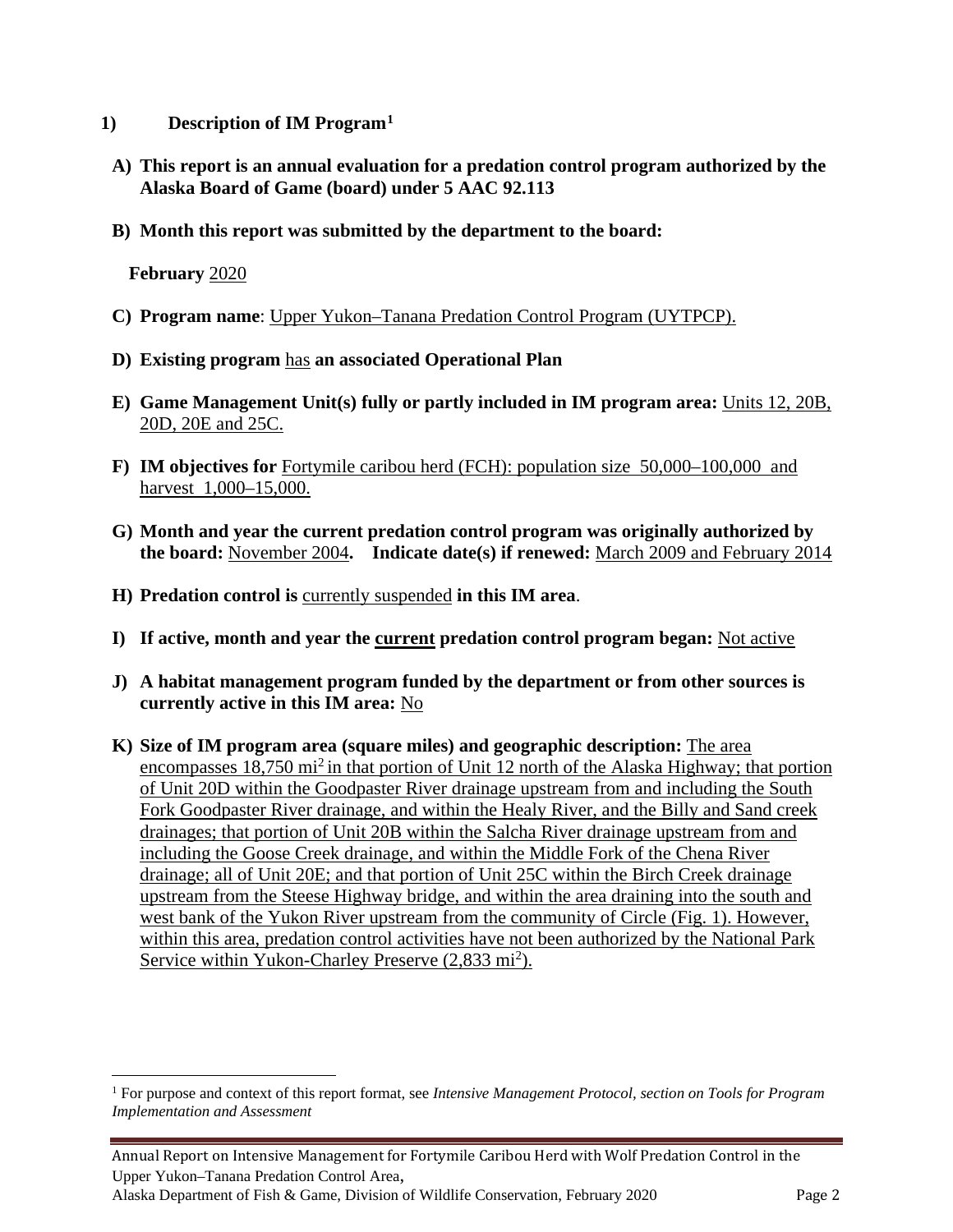

**Figure 1. Upper Yukon–Tanana Predator Control Program Area (18,750 mi2 ). Predation control activities have not been authorized by the National Park Service within the Yukon– Charley Preserve portion (2,833 mi2 ) of the control program area.**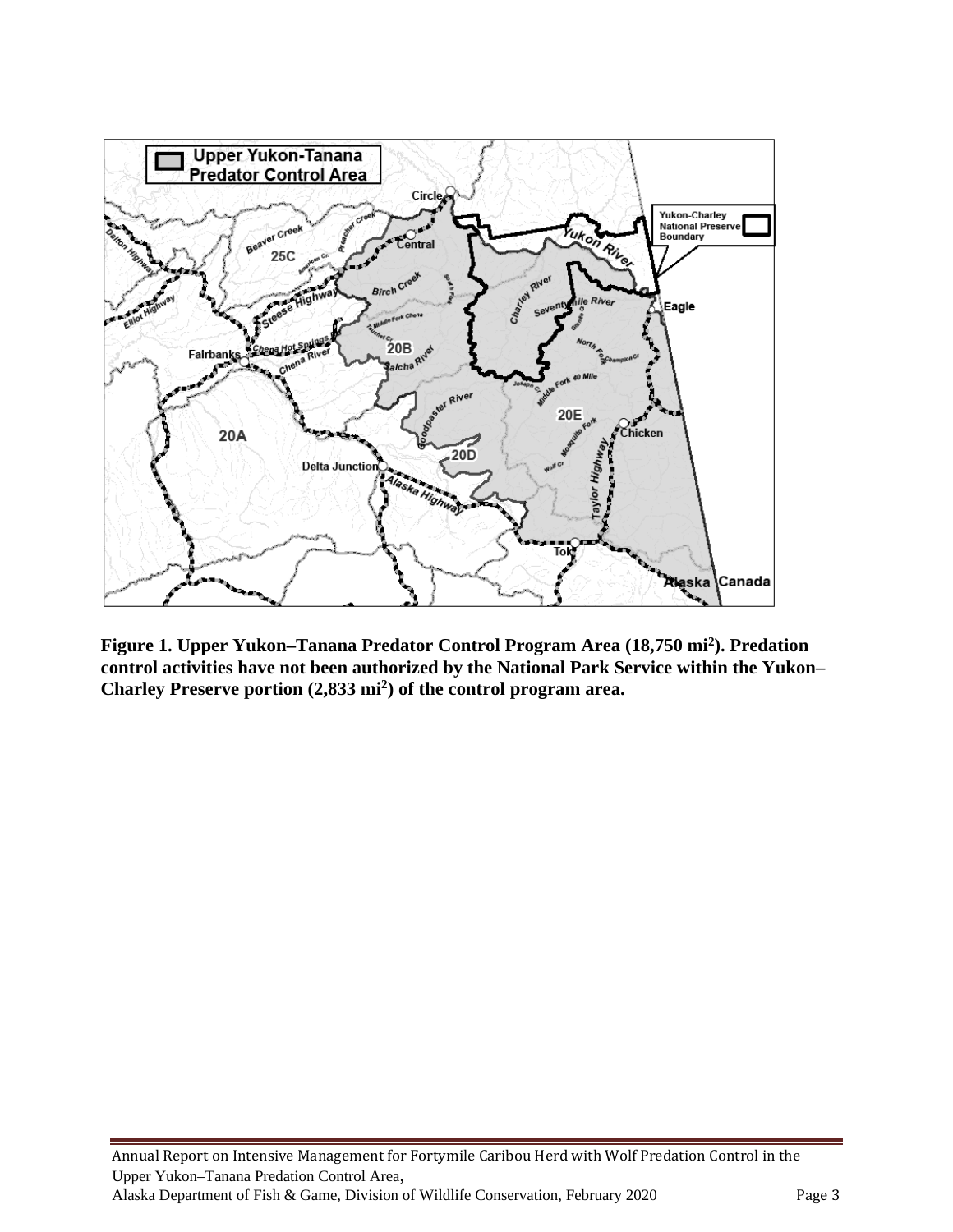**L) Size and geographic description of area for assessing ungulate abundance:** 25,217 mi<sup>2</sup> Fortymile Caribou hunt area (Fig. 2).



**Figure 2. Fortymile Caribou Herd Hunt Area in Alaska (25,217 mi2 ).**

- **M) Size and geographic description of area for ungulate harvest reporting:** Fortymile Caribou Herd (FCH) hunt area; 25,217 mi<sup>2</sup>.
- **N) Size and geographic description of area for assessing predator abundance:** Upper Yukon–Tanana Predation Control Area (UYTPCA);18,750 mi<sup>2</sup>.
- **O) Size and geographic description of predation control area:** UYTPCA, 18,750 mi<sup>2</sup> . However, predation control activities have not been authorized by the National Park Service within the Yukon–Charley Preserve portion (2,833 mi<sup>2</sup>) of the control program area.
- **P) Criteria for evaluating progress toward IM objectives:** Caribou abundance and harvest.
- **Q) Criteria for success with this program:** FCH population = 50,000–100,000 and harvest = 1,000–15,000 caribou.
- **R) Department recommendation for IM Program during this reporting period:** Conduct evaluation of program.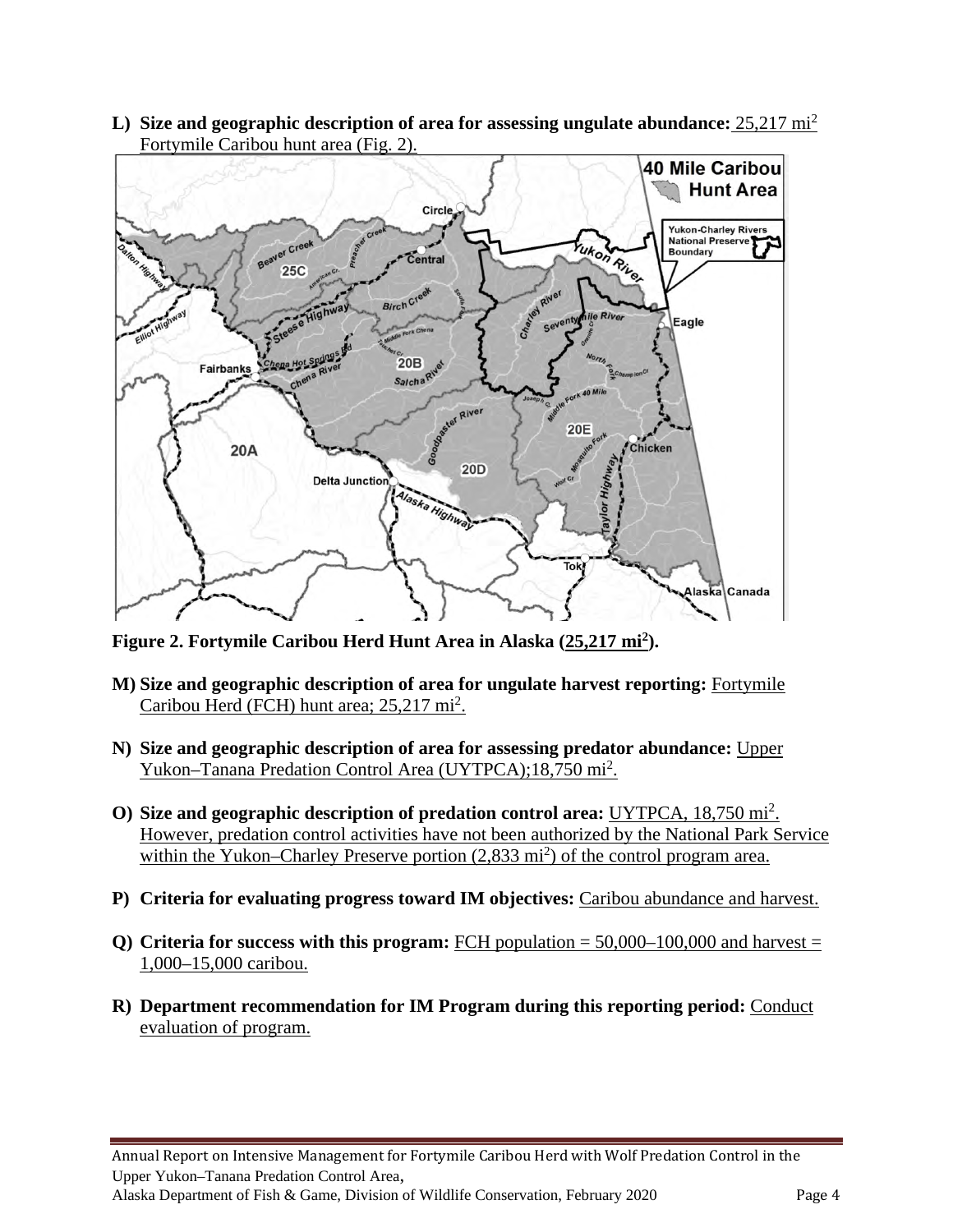## **2) Prey data**

**Date(s) and method of most recent abundance assessment for:** Caribou – July 2017 photocensus (Table 1).

**Compared to IM area, was a similar trend and magnitude of difference in abundance observed in nearby non-treatment area(s) since program inception:** Non-treatment area not established.

**Date(s) of most recent age and sex composition survey for:** Caribou – October 2018 composition survey (Table 1).

**Compared to IM area, was a similar composition trend and magnitude of difference in composition observed in nearby non-treatment area(s) since program inception:** Nontreatment area not established.

**Table 1**. **Fortymile Caribou Herd (FCH) abundance, age and sex composition in FCH hunt area since the herd was added to the control program in year 3. Regulatory year is 1 July through 30 June (e.g., Regulatory year 2004 = 1 July 2004 through 30 June 2005).**

|               | <b>Regulatory</b> |                       | <b>Composition (number per 100 cows)</b> |              |         |  |  |
|---------------|-------------------|-----------------------|------------------------------------------|--------------|---------|--|--|
| <b>Period</b> | year              | <b>Abundance</b>      | <b>Calves</b>                            | <b>Bulls</b> | Total n |  |  |
| Year 1        | 2004              |                       |                                          |              |         |  |  |
| Year 2        | 2005              |                       |                                          |              |         |  |  |
| Year 3        | 2006              | $43,837$ <sup>a</sup> | 34                                       | 43           | 4,995   |  |  |
| Year 4        | 2007              | $44,673$ <sup>a</sup> | 37                                       | 36           | 5,228   |  |  |
| Year 5        | 2008              | $46,510^{b}$          | 33                                       | 37           | 4,119   |  |  |
| Year 6        | 2009              | $51,675^{\rm b}$      | 34                                       | 59           | 4,503   |  |  |
| Year 7        | 2010              |                       | 32                                       | 43           | 7,169   |  |  |
| Year 8        | 2011              |                       | 25                                       | 42           | 3,949   |  |  |
| Year 9        | 2012              |                       | 22                                       | 40           | 4,832   |  |  |
| Year 10       | 2013              |                       | 28                                       | 38           | 3,921   |  |  |
| Year 11       | 2014              |                       | 25                                       | 34           | 4,794   |  |  |
| Year 12       | 2015              |                       | 35                                       | 53           | 5,663   |  |  |
| Year 13       | 2016              |                       | 32                                       | 48           | 3,288   |  |  |
| Year 14       | 2017              | 73,009 <sup>b</sup>   |                                          |              |         |  |  |
| Year 15       | 2018              |                       | 18                                       | 51           | 4,429   |  |  |
| Year 16       | 2019              |                       |                                          |              |         |  |  |

a Modeled population estimate.

<sup>b</sup> Minimum population estimate from photocensus.

**Describe trend in abundance or composition:** 2–4% annual rate of increase during regulatory years 2004–2009, based on modeling and photocensus results and 10% annual rate of increase during regulatory years 2010 through 2016, based on minimum counts from photocensus results.

Annual Report on Intensive Management for Fortymile Caribou Herd with Wolf Predation Control in the Upper Yukon–Tanana Predation Control Area, Alaska Department of Fish & Game, Division of Wildlife Conservation, February 2020 Page 5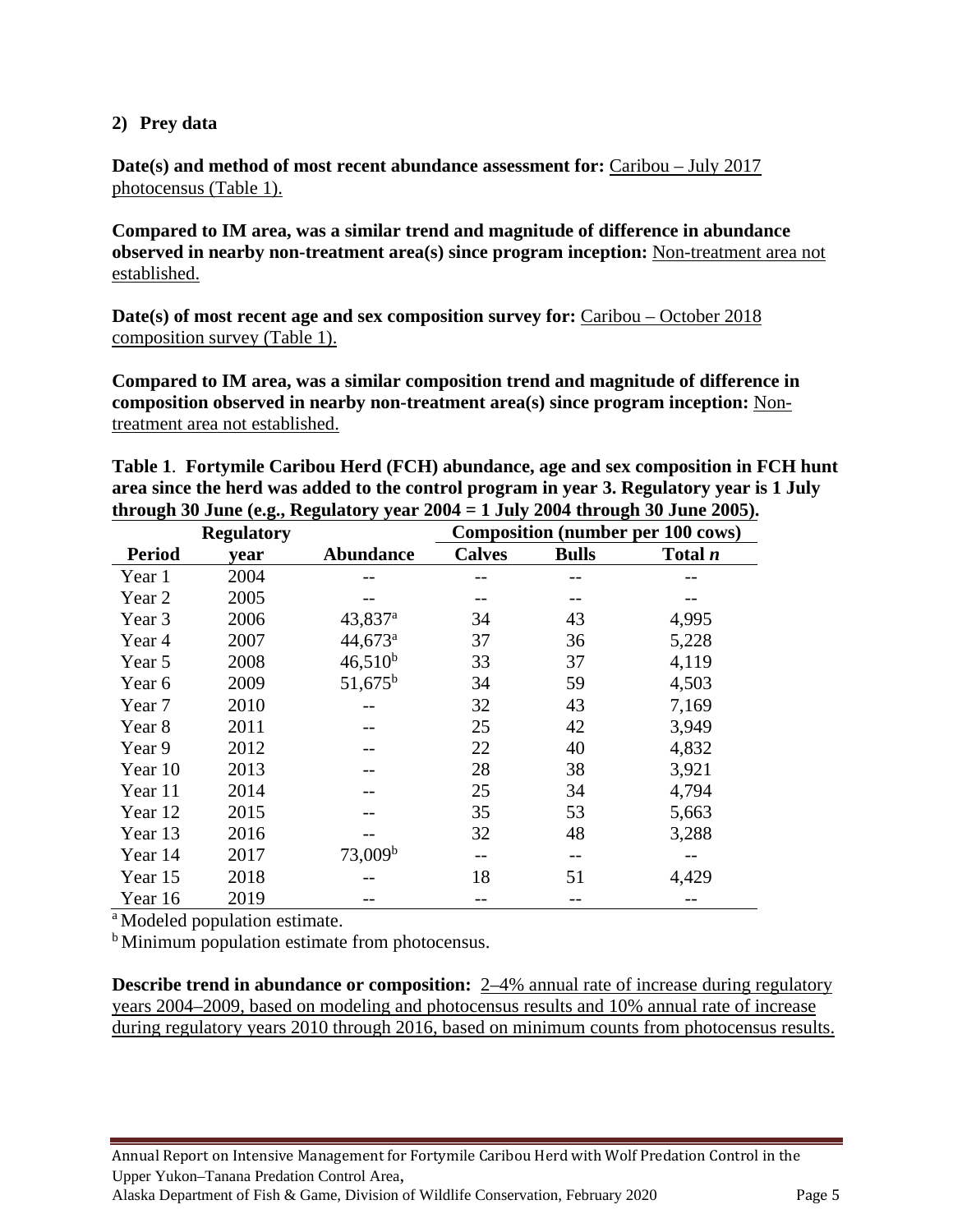**Table 2**. **Fortymile Caribou Herd (FCH) harvest in FCH hunt area during years 1 through 14. The FCH was added to the control program in year 3. A regulatory year is 1 July through 30 June (e.g., regulatory year 2004 = 1 July 2004 through 30 June 2005).** 

|               |                   | <b>Reported on registration</b> |     |                |              |                          |                 |                    |                  |                      |
|---------------|-------------------|---------------------------------|-----|----------------|--------------|--------------------------|-----------------|--------------------|------------------|----------------------|
|               |                   | permit                          |     |                | Youth        | <b>General</b>           |                 | <b>Estimated</b>   |                  |                      |
|               | <b>Regulatory</b> |                                 |     |                |              | draw                     | harvest         |                    | Yukon            |                      |
| <b>Period</b> | year              | М                               | F   | Unk            | <b>Total</b> | permit                   | report          | Other <sup>b</sup> | harvest          | <b>Total</b>         |
| Year 1        | 2004              | 592                             | 243 | 11             | 846          |                          | 12              | 10                 | $\theta$         | 868                  |
| Year 2        | 2005              | 557                             | 182 | 2              | 741          | $\qquad \qquad -$        | 4               | 10                 | $\theta$         | 755                  |
| Year 3        | 2006              | 601                             | 247 | $\overline{4}$ | 852          | -                        | 12              | 10                 | $\theta$         | 874                  |
| Year 4        | 2007              | 746                             | 262 | $\overline{4}$ | 1,012        | $\overline{\phantom{a}}$ | 20              | 10                 | $\boldsymbol{0}$ | 1,042                |
| Year 5        | 2008              | 681                             | 217 | $\mathbf{0}$   | 898          |                          | 9               | 10                 | $\overline{0}$   | 917                  |
| Year 6        | 2009              | 881                             | 192 | 10             | 1,083        | -                        | 11              | 10                 | $\theta$         | 1,104                |
| Year 7        | 2010              | 630                             | 89  | 6              | 725          | $\qquad \qquad -$        | 4               | 10                 | 15               | 764                  |
| Year 8        | 2011              | 935                             | 125 | 6              | 1,066        | -                        | 18              | 10                 | 15               | 1,119                |
| Year 9        | 2012              | 1,081                           | 190 | 25             | 1,296        | $\overline{\phantom{0}}$ | 12              | 10                 | 15               | 1,333                |
| Year 10       | 2013              | 1,152                           | 14  | 20             | 1,186        | -                        | 75 <sup>a</sup> | 10                 | 60               | 1,331                |
| Year 11       | 2014              | 690                             | 283 | 14             | 987          | -                        | 19              | 10                 | 15               | 1,031                |
| Year 12       | 2015              | 830                             | 291 | 10             | 1,131        | 14                       | 8               | 10                 | 30               | 1,193                |
| Year 13       | 2016              | 648                             | 334 | 8              | 990          | 17                       | 3               | 10                 | 5                | 1,025                |
| Year 14       | 2017              | 1,314                           | 637 | 1              | 1,952        | 18                       | 10              | 10                 | 5                | $1,995$ <sup>c</sup> |
| Year 15       | 2018              | 1,940                           | 495 | 4              | 2,439        | 22                       | 13              | 10                 | 30               | 2,514                |
| Year 16       | 2019              | 1,644                           | 987 | 26             | 2,657        | 22                       | 8               | 10                 | 30               | 2,785 <sup>cd</sup>  |

<sup>a</sup> Includes 65 harvested in Unit 25B.

b Includes estimated unreported and/or illegal harvest.

c Includes caribou harvested under RC857; 23 in RY17 and 58 in RY19

<sup>d</sup> Preliminary data. Winter federal hunt is ongoing at time of this report.

**Describe trend in harvest:** Harvest controlled by fixed annual harvest quota. Annual quota was 850 caribou/year during regulatory years 2006 through 2009 (RY2006–RY2009; A regulatory year is 1 July through 30 June, meaning  $RY2006 = 1$  July 2006 through 30 June 2007), 795 caribou/year in RY2010, 1,000 caribou/year during RY2011–RY2016, 1,750 caribou during RY2017, 2,030 during RY2018 and 2,180 during RY2019.

#### **Describe any other harvest-related trend if appropriate:** None.

## **3) Predator data**

## **Date(s) and method of most recent spring abundance assessment for wolves:** March 2018 modeled estimate.

**Date(s) and method of most recent fall abundance assessment for wolves:** October 2018 – ADF&G Pred–Prey model which uses the relationship between spring wolf, moose and caribou population sizes to predict a likely growth rate for the wolf population from spring to fall. Mathematical equations which define model functions were taken from published predator–prey studies.

#### **Other research or evidence of trend or abundance status in wolves:** None.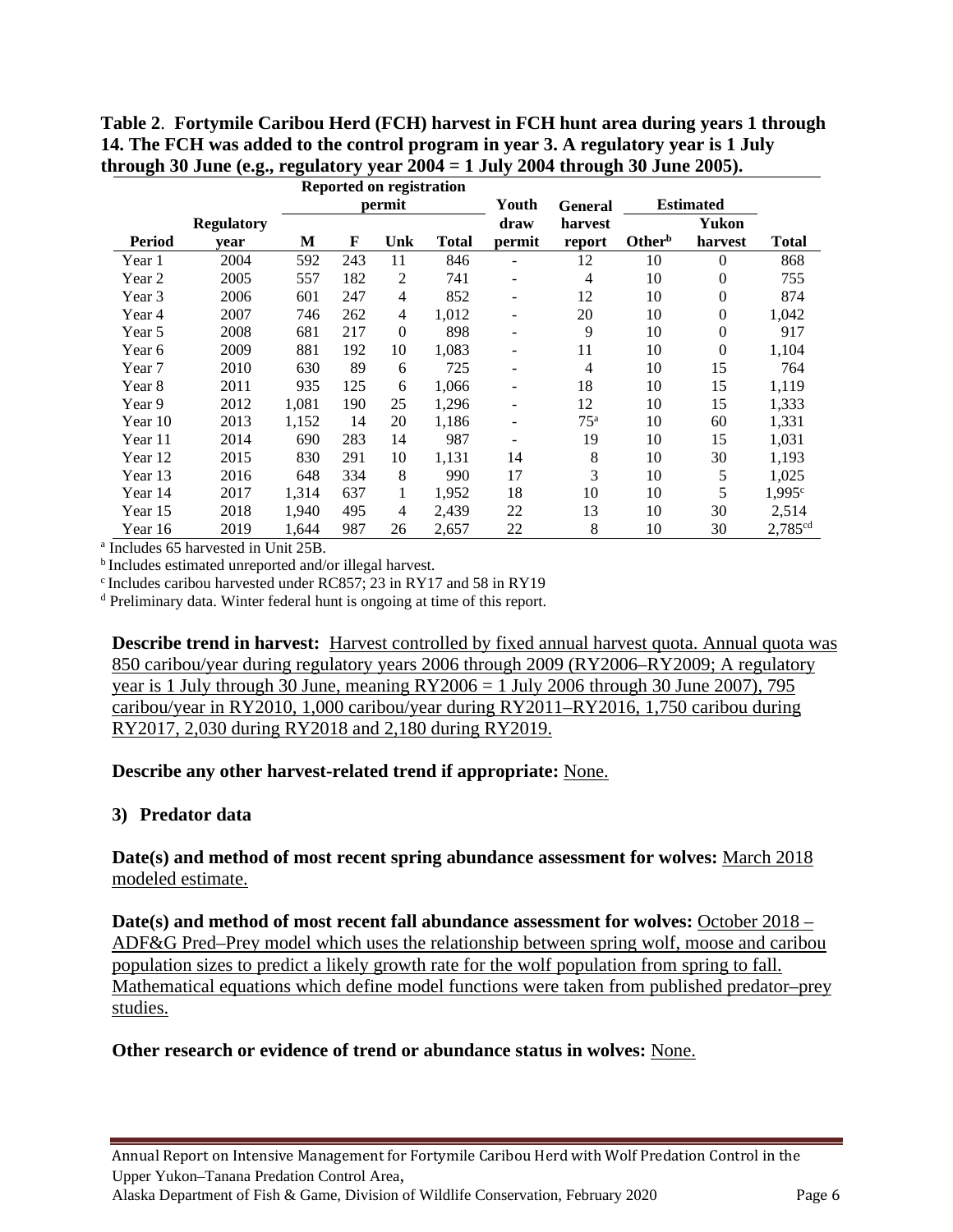**Table 3. Wolf abundance and removal in the Upper Yukon-Tanana Predation Control Area since program implementation since year 1. Removal objective is 60–80% of precontrol fall abundance in year 1 of wolf predation control program, so estimated or confirmed number remaining by 1 May each regulatory year in the predation control area must be at least 88. Regulatory year is 1 July through 30 June (e.g., regulatory year 2004 = 1 July 2004 through 30 June 2005).** 

|                 |                   | Fall                        | <b>Harvest</b> |                | Dept.            | <b>Public</b> |              | <b>Spring</b>        |
|-----------------|-------------------|-----------------------------|----------------|----------------|------------------|---------------|--------------|----------------------|
|                 | <b>Regulatory</b> | abundance                   | removal        |                | control          | control       | <b>Total</b> | abundance            |
| <b>Period</b>   | year              | (range)                     | Trap           | Hunt           | removal          | removal       | removal      | $(range)^a$          |
| Year 1          | 2004              | $380^{bc}$<br>$(350 - 410)$ | 52             | 23             | N/A              | 60            | 135          | 245<br>$(215 - 275)$ |
|                 |                   | 335 <sup>c</sup>            |                |                |                  |               |              | 250                  |
| Year 2          | 2005              | $(300 - 370)$               | 58             | 10             | N/A              | 17            | 85           | $(215 - 285)$        |
|                 |                   | $362^{\circ}$               | 73             |                |                  |               | 103          | 259                  |
| Year 3          | 2006              | $(300 - 425)$               |                | $\tau$         | N/A              | 23            |              | $(197 - 322)$        |
| Year 4          | 2007              | 382 <sup>c</sup>            | 57             | 14             | N/A              | 27            |              | 284                  |
|                 |                   | $(366 - 398)$               |                |                |                  |               | 98           | $(268 - 300)$        |
| Year 5          | 2008              | $372^d$                     | 82             | 11             | 84               | 49            | 226          | 146                  |
| Year 6          | 2009              | 235 <sup>e</sup>            | 31             | $\overline{4}$ | 15               | 10            | 60           | 175                  |
| Year 7          | 2010              | 274 <sup>c</sup>            | 26             | 11             | $\boldsymbol{0}$ | 25            | 62           | 212                  |
|                 |                   | $(262 - 285)$               |                |                |                  |               |              | $(200 - 223)$        |
| Year 8          | 2011              | 329 <sup>c</sup>            | 62             | 17             | 56               | 8             | 145          | 184                  |
|                 |                   | $(315 - 342)$               |                |                |                  |               |              | $(170 - 197)$        |
| Year 9          | 2012              | 386 <sup>c</sup>            | 41             | 12             | 40               | 78            | 171          | 215                  |
|                 |                   | $(368 - 403)$               |                |                |                  |               |              | $(197 - 232)$        |
| Year 10         | 2013              | 356 <sup>c</sup>            | 44             | 10             | 31               | 31            | 116          | 240                  |
|                 |                   | $(338 - 373)$               |                |                |                  |               |              | $(222 - 257)$        |
| Year 11         | 2014              | 374 <sup>c</sup>            | 38             | 10             | 33               | 24            | 105          | 269                  |
|                 |                   | $(357 - 393)$               |                |                |                  |               |              | $(252 - 288)$        |
| Year 12         | 2015              | 408 <sup>c</sup>            | 55             | 14             | 19               | 29            | 117          | 291                  |
|                 |                   | $(390 - 426)$               |                |                |                  |               |              | $(273 - 309)$        |
| Year 13         | 2016              | $451^{\circ}$               | 109            | 21             | 88               | 18            | 236          | 215                  |
|                 |                   | $(431 - 471)$               |                |                |                  |               |              | $(195 - 235)$        |
| 2017<br>Year 14 |                   | 391 <sup>c</sup>            | 61             | 10             | 50               | 19            | 140          | 251                  |
|                 |                   | $(372 - 409)$               |                |                |                  |               |              | $(232 - 269)$        |
| Year 15         | 2018              | $408^\circ$                 | 34             | $\overline{7}$ | $-$              |               | 41           | 367                  |
|                 |                   | $(390 - 427)$               |                |                |                  |               |              | $(349 - 386)$        |

<sup>a</sup> Fall estimate minus all known wolf kills.

**b** Pre-control population estimate.

c Fall modeled estimate.

d Revised fall modeled estimate using results from a March 2009 reconnaissance survey and regulatory year 2008 removal data. The original fall modeled estimate was 393–431.

e Revised fall modeled estimate using results from a March 2010 reconnaissance survey and regulatory year 2009 removal data. The original fall modeled estimate was 262–299.

Annual Report on Intensive Management for Fortymile Caribou Herd with Wolf Predation Control in the Upper Yukon–Tanana Predation Control Area,

Alaska Department of Fish & Game, Division of Wildlife Conservation, February 2020 Page 7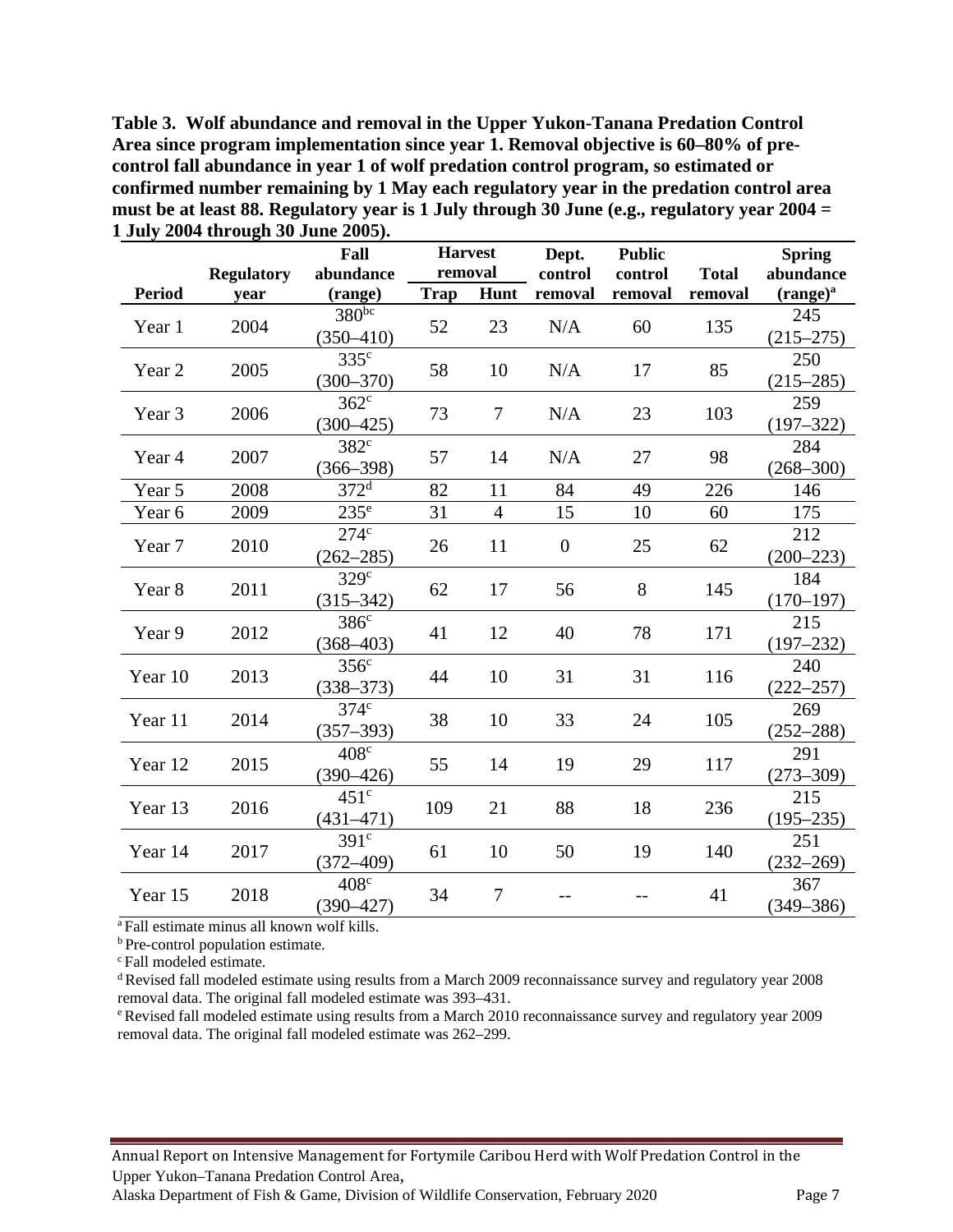**4) Habitat data and nutritional condition of prey species where active habitat enhancement is occurring or was recommended in the Operational Plan, describe progress toward objectives:** No enhancement recommended by the Operational Plan and no active habitat enhancement conducted.

|                             |  |  |                                    | Table 4. Nutritional indicators for Fortymile Caribou Herd (FCH) in FCH hunt area since    |
|-----------------------------|--|--|------------------------------------|--------------------------------------------------------------------------------------------|
|                             |  |  |                                    | year 1. A regulatory year is 1 July through 30 June (e.g., regulatory year $2004 = 1$ July |
| 2004 through 30 June 2005). |  |  |                                    |                                                                                            |
|                             |  |  | $\sim$ $\sim$ $\sim$ $\sim$ $\sim$ |                                                                                            |

| <b>Period</b> | <b>Regulatory</b><br>Year | <b>Spring Birthrates</b><br>$\frac{6}{6}$ of cows >36<br>months old that<br>gave birth) | <b>Spring Birthrates</b><br>of 3-year-olds<br>$\frac{6}{6}$ of cows =36<br>months old that<br>gave birth) |
|---------------|---------------------------|-----------------------------------------------------------------------------------------|-----------------------------------------------------------------------------------------------------------|
| Year 1        | 2004                      | 85                                                                                      | 33                                                                                                        |
| Year 2        | 2005                      | 80                                                                                      | 82                                                                                                        |
| Year 3        | 2006                      | 91                                                                                      | 83                                                                                                        |
| Year 4        | 2007                      | 90                                                                                      | 88                                                                                                        |
| Year 5        | 2008                      | 77                                                                                      | 30                                                                                                        |
| Year 6        | 2009                      | 77                                                                                      | 29                                                                                                        |
| Year 7        | 2010                      | 85                                                                                      | 67                                                                                                        |
| Year 8        | 2011                      | 89                                                                                      | 62                                                                                                        |
| Year 9        | 2012                      | 88                                                                                      | 83                                                                                                        |
| Year 10       | 2013                      | 69                                                                                      | 37                                                                                                        |
| Year 11       | 2014                      | 92                                                                                      | 60                                                                                                        |
| Year 12       | 2015                      | 81                                                                                      | 25                                                                                                        |
| Year 13       | 2016                      | 91                                                                                      | 89                                                                                                        |
| Year 14       | 2017                      | 67                                                                                      | 32                                                                                                        |
| Year 15       | 2018                      | 84                                                                                      | 38                                                                                                        |

Annual Report on Intensive Management for Fortymile Caribou Herd with Wolf Predation Control in the Upper Yukon–Tanana Predation Control Area, Alaska Department of Fish & Game, Division of Wildlife Conservation, February 2020 Page 8